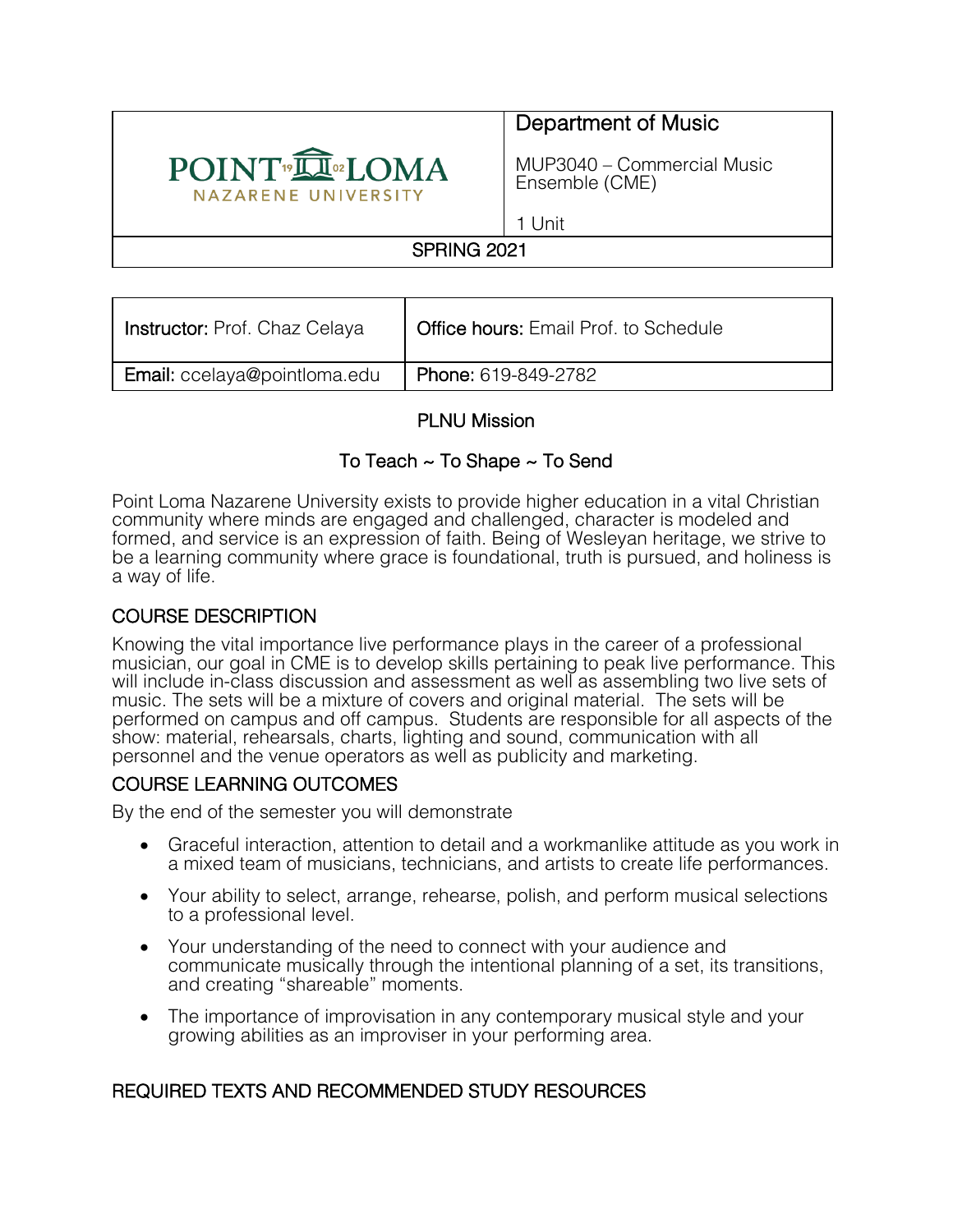None.

COURSE CREDIT HOUR INFORMATION<br>In the interest of providing sufficient time to accomplish the stated Course Learning Outcomes, this class meets the PLNU credit hour policy for a 3-unit class delivered over 15 weeks. It is anticipated that students will spend a minimum of 37.5 participation hours per credit hour on their coursework. For this course, students will spend an estimated 112.5 total hours meeting the course learning outcomes. The time estimations are provided in the Canvas modules.

## ASSESSMENT AND GRADING

Assignment Grade Weight Percentages:

- Rehearsal Checklists: 20%
- Performances: 80%

Grades will be based on the following:

| A 93-100 | $B + 87 - 89$ | $C+77-79$     | $ID + 67-69$  | <b>F</b> Less than 59 |
|----------|---------------|---------------|---------------|-----------------------|
| A-90-92  | IB 83-86      | $ C 73-76 $   | $ D 63-66 $   |                       |
|          | B-80-82       | $C - 70 - 72$ | $D - 60 - 62$ |                       |

#### Grade Scale Based on Percentages

### STATE AUTHORIZATION

State authorization is a formal determination by a state that Point Loma Nazarene University is approved to conduct activities regulated by that state. In certain states outside California, Point Loma Nazarene University is not authorized to enroll online (distance education) students. If a student moves to another state after admission to the program and/or enrollment in an online course, continuation within the program and/or course will depend on whether Point Loma Nazarene University is authorized to offer distance education courses in that state. It is the student's responsibility to notify the institution of any change in his or her physical location. Refer to the map on State Authorization to view which states allow online (distance education) outside of California.

### INCOMPLETES AND LATE ASSIGNMENTS

All assignments are to be submitted/turned in by the beginning of the class session when they are due—including assignments posted in Canvas. Incompletes will only be assigned in extremely unusual circumstances.

### PLNU COPYRIGHT POLICY

Point Loma Nazarene University, as a non-profit educational institution, is entitled by law to use materials protected by the US Copyright Act for classroom education. Any use of those materials outside the class may violate the law.

### PLNU ACADEMIC HONESTY POLICY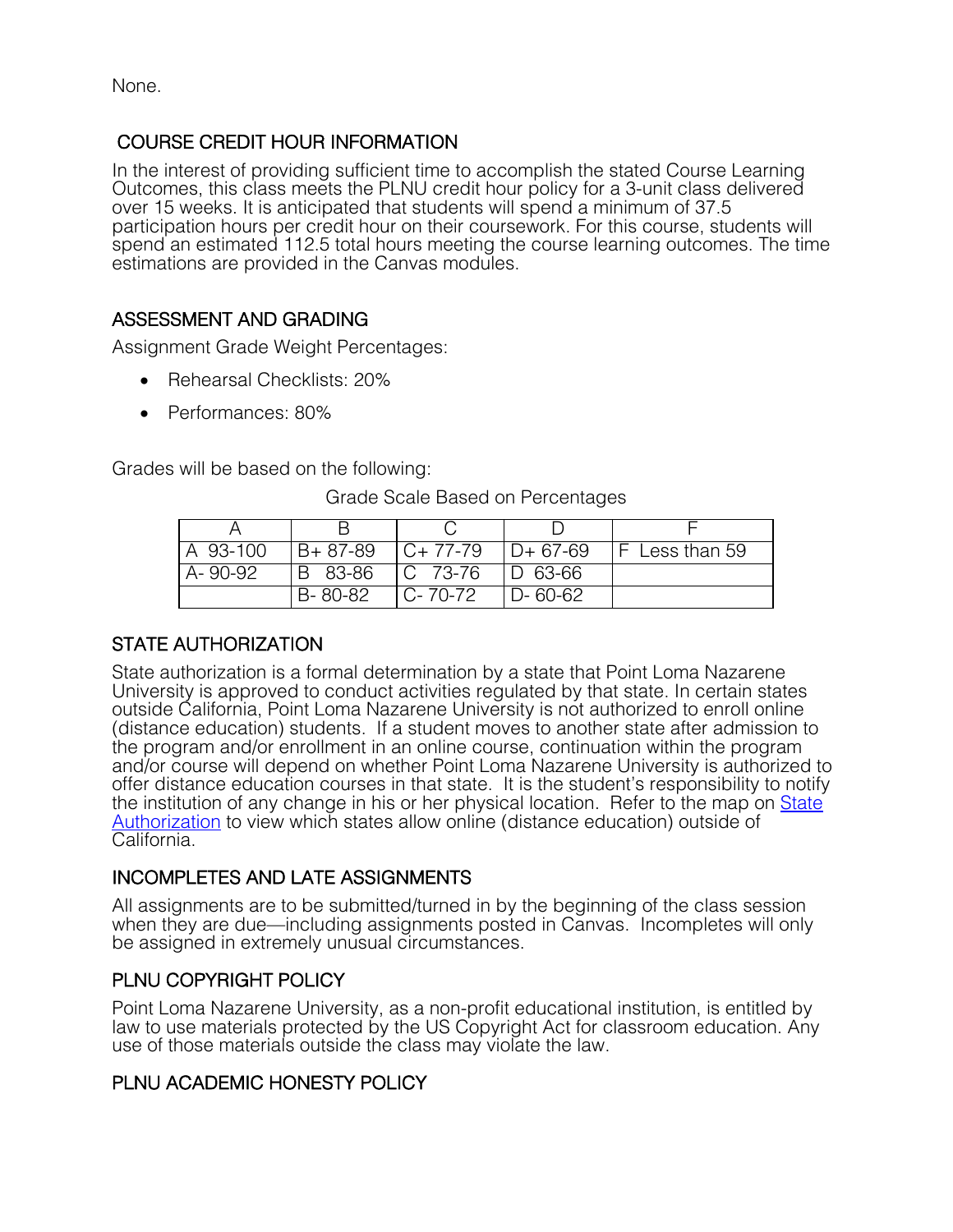Students should demonstrate academic honesty by doing original work and by giving appropriate credit to the ideas of others. Academic dishonesty is the act of presenting information, ideas, and/or concepts as one's own when in reality they are the results of another person's creativity and effort. A faculty member who believes a situation involving academic dishonesty has been detected may assign a failing grade for that assignment or examination, or, depending on the seriousness of the offense, for the course. Faculty should follow and students may appeal using the procedure in the university Catalog. See Academic Policies for definitions of kinds of academic dishonesty and for further policy information.

## PLNU ACADEMIC ACCOMMODATIONS POLICY

While all students are expected to meet the minimum standards for completion of this course as established by the instructor, students with disabilities may require academic adjustments, modifications or auxiliary aids/services. At Point Loma Nazarene University (PLNU), these students are requested to register with the Disability Resource Center (DRC), located in the Bond Academic Center (DRC@pointloma.edu or 619-849-2486). The DRC's policies and procedures for assisting such students in the development of an appropriate academic adjustment plan (AP) allows PLNU to comply with Section 504 of the Rehabilitation Act and the Americans with Disabilities Act. Section 504 prohibits discrimination against students with special needs and guarantees all qualified students equal access to and benefits of PLNU programs and activities. After the student files the required documentation, the DRC, in conjunction with the student, will develop an AP to meet that student's specific learning needs. The DRC will thereafter email the student's AP to all faculty who teach courses in which the student is enrolled each semester. The AP must be implemented in all such courses.

If students do not wish to avail themselves of some or all of the elements of their AP in a particular course, it is the responsibility of those students to notify their professor in that course. PLNU highly recommends that DRC students speak with their professors during the first two weeks of each semester about the applicability of their AP in that particular course and/or if they do not desire to take advantage of some or all of the elements of their AP in that course.

# PLNU ATTENDANCE AND PARTICIPATION POLICY

Regular and punctual attendance at all synchronous class sessions is considered essential to optimum academic achievement. If the student is absent for more than 10 percent of class sessions (virtual or face-to-face), the faculty member will issue a written warning of de-enrollment. If the absences exceed 20 percent, the student may be de-enrolled without notice until the university drop date or, after that date, receive the appropriate grade for their work and participation. In some courses, a portion of the credit hour content will be delivered asynchronously and attendance will be determined by submitting the assignments by the posted due dates. See Academic Policies in the Undergraduate Academic Catalog. If absences exceed these limits but are due to university excused health issues, an exception will be granted.

### Asynchronous Attendance/Participation Definition

A day of attendance in asynchronous content is determined as contributing a substantive note, assignment, discussion, or submission by the posted due date. Failure to meet these standards will result in an absence for that day. Instructors will determine how many asynchronous attendance days are required each week.

## SPIRITUAL CARE